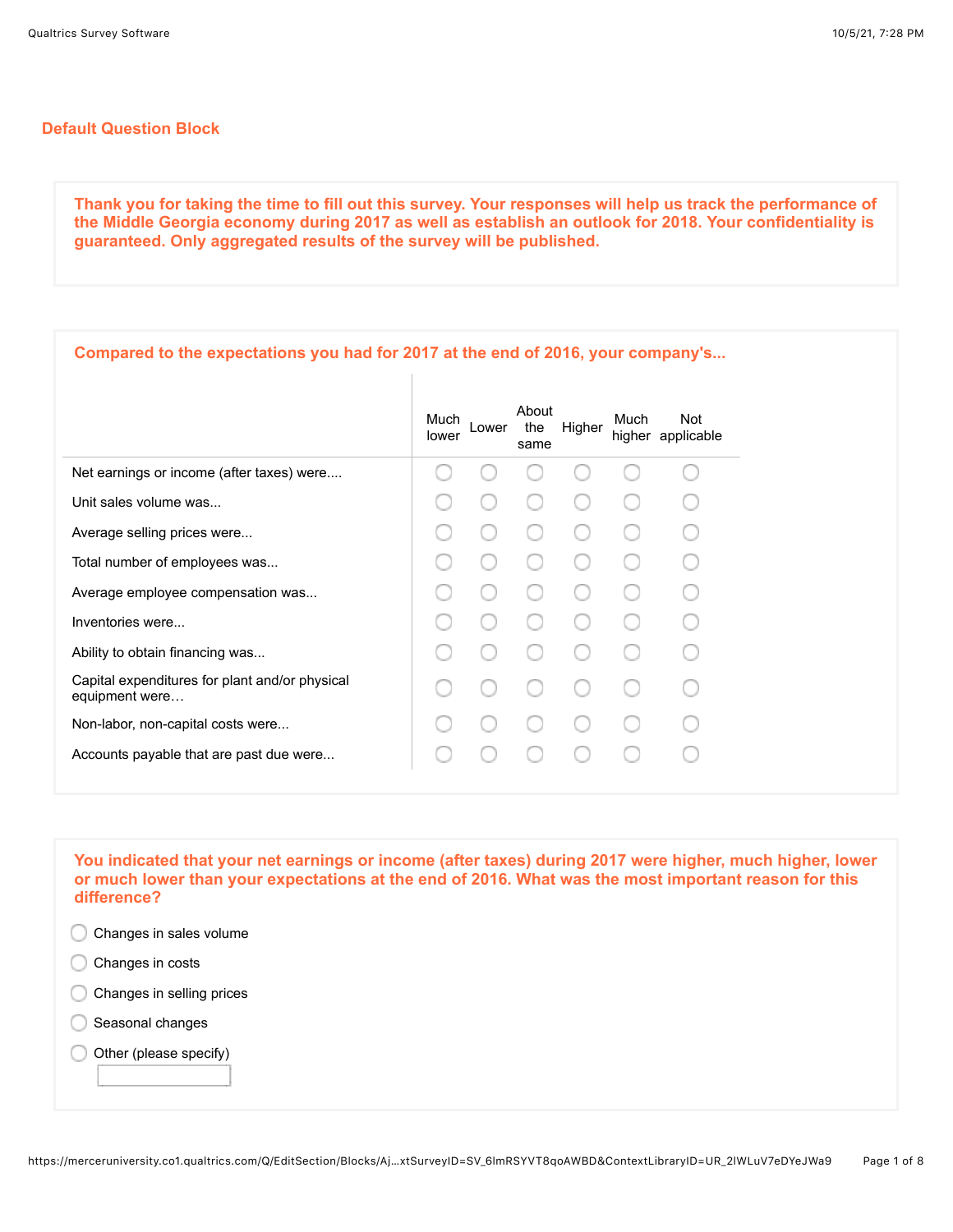| Please rank the three most significant obstacles that applied to your business during 2017. Enter 1 next<br>to the most important, 2 next to second most important and 3 next to third most important. |
|--------------------------------------------------------------------------------------------------------------------------------------------------------------------------------------------------------|
| Taxes                                                                                                                                                                                                  |
| Inflation                                                                                                                                                                                              |
| Poor sales                                                                                                                                                                                             |
| Access to financing                                                                                                                                                                                    |
| Interest rates                                                                                                                                                                                         |
| Cost of labor                                                                                                                                                                                          |
| Quality of labor                                                                                                                                                                                       |
| Government regulations and/or red tape                                                                                                                                                                 |
| Other (please specify)                                                                                                                                                                                 |
|                                                                                                                                                                                                        |

**You indicated that one of the three most significant obstacles that applied to your business during 2017 was "government regulations and/or red tape." Could you identify if such regulations and/or red tape were at...**

- **The federal government level**
- The state government level C
- The local government level
- Other (please specify) ∩

| Did you have any difficulty finding employees with particular labor skill sets during 2017? If so, what<br>labor skill sets were the most difficult to find? Please mark all that apply. |
|------------------------------------------------------------------------------------------------------------------------------------------------------------------------------------------|
| Sales and customer representatives                                                                                                                                                       |
| Cashiers and clerks                                                                                                                                                                      |
| Office and administration support                                                                                                                                                        |
| Laborers and freight/stock/material movers                                                                                                                                               |
| Construction workers and supervisors                                                                                                                                                     |
| Agricultural workers                                                                                                                                                                     |
| Machinists, welders, cutters, solderers and brazers                                                                                                                                      |
| Maintenance and repair workers                                                                                                                                                           |
| Industrial production managers                                                                                                                                                           |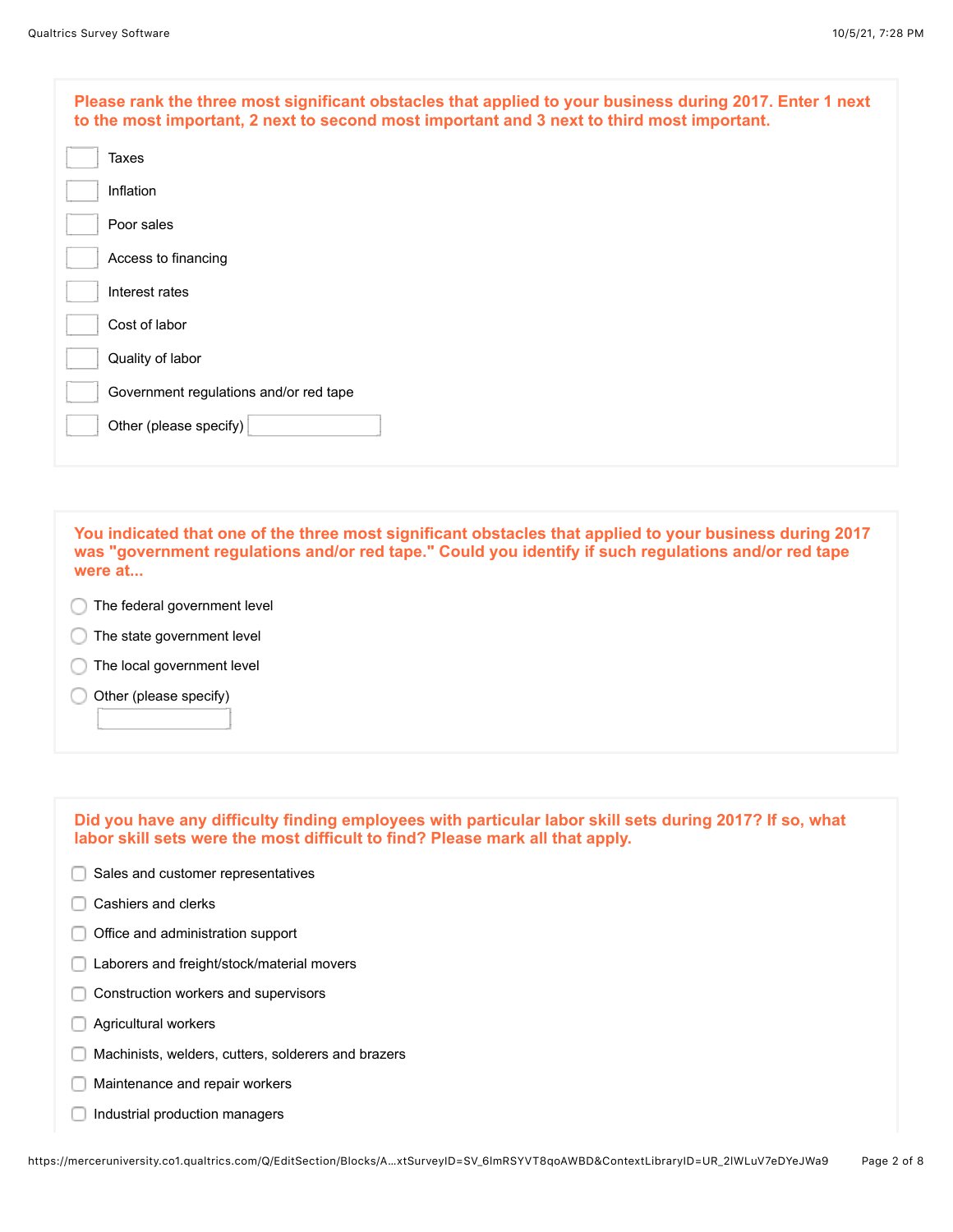- **Marketing professionals**
- **Finance and accounting professionals**
- **Lawyers and legal representatives**
- $\Box$  Healthcare practitioners
- $\Box$  Other (please specify)

## **Looking ahead to 2018, exclusively for your company, you expect...**

|                                                                   | Much<br>lower | Lower | About<br>the<br>same | Higher | Much | Not<br>higher Applicable |
|-------------------------------------------------------------------|---------------|-------|----------------------|--------|------|--------------------------|
| Net earnings or income (after taxes) to be                        |               |       |                      |        |      |                          |
| Unit sales volume to be                                           |               |       |                      |        |      |                          |
| Average selling prices to be                                      |               |       |                      |        |      |                          |
| Total number of employees to be                                   |               |       |                      |        |      |                          |
| Average employee compensation to be                               |               |       |                      |        |      |                          |
| Ability to obtain financing to be                                 |               |       |                      |        |      |                          |
| Inventories to be                                                 |               |       |                      |        |      |                          |
| Capital expenditures for plant and/or physical equipment to<br>be |               |       |                      |        |      |                          |
| Non-capital, non-labor costs to be                                |               |       |                      |        |      |                          |
| Accounts payable that are past due to be                          |               |       |                      |        |      |                          |
|                                                                   |               |       |                      |        |      |                          |

**You indicated that you expect your net earnings or income (after taxes) in 2018 to be higher, much higher, lower or much lower than they are now. Why do you think this will be the case?** 

| Changes in sales volume   |  |
|---------------------------|--|
| Changes in costs          |  |
| Changes in selling prices |  |
| Seasonal changes          |  |
| Other (please specify)    |  |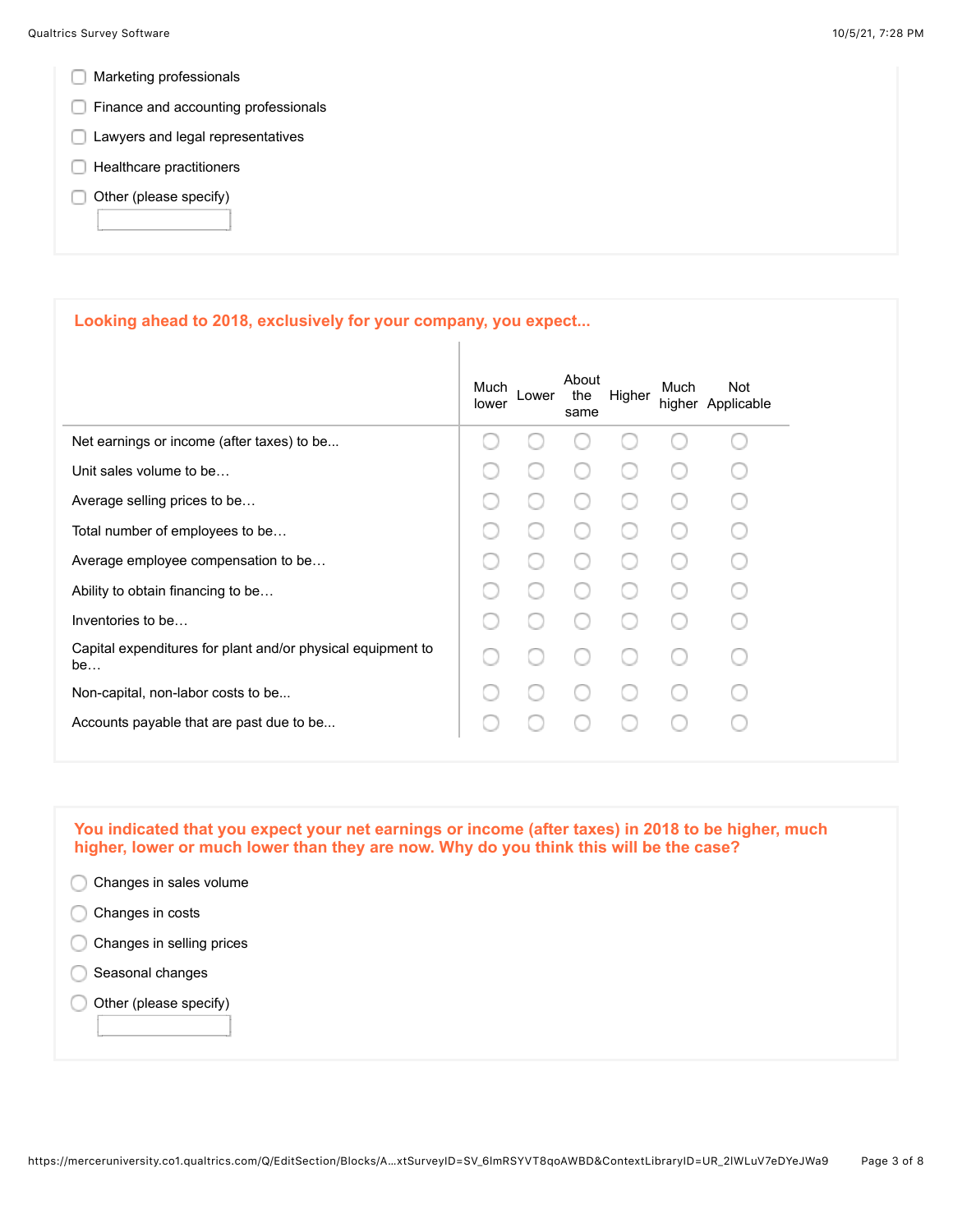| Please rank the three most significant obstacles that you expect will apply to your business in 2018.<br>Enter 1 next to the most important, 2, next to the second most important, and 3, next to the third most<br>important. |
|--------------------------------------------------------------------------------------------------------------------------------------------------------------------------------------------------------------------------------|
| <b>Taxes</b>                                                                                                                                                                                                                   |
| Inflation                                                                                                                                                                                                                      |
| Poor sales                                                                                                                                                                                                                     |
| Access to financing                                                                                                                                                                                                            |
| Interest rates                                                                                                                                                                                                                 |
| Cost of labor                                                                                                                                                                                                                  |
| Quality of labor                                                                                                                                                                                                               |
| Government regulations and/or red tape                                                                                                                                                                                         |
| Other (please specify)                                                                                                                                                                                                         |
|                                                                                                                                                                                                                                |

**You indicated that one of the three most significant obstacles that you expect will apply to your business in 2018 will be "government regulations and/or red tape." Do you expect such regulations and/or red tape to be at...** The federal government level **The state government level** The local government level Other (please specify) ∩

|               |          | How likely is it that 2018 will be a good time for your business to expand in Middle Georgia? |        |             |
|---------------|----------|-----------------------------------------------------------------------------------------------|--------|-------------|
| Very Unlikely | Unlikely | Undecided                                                                                     | Likelv | Very Likely |
|               |          |                                                                                               |        |             |
|               |          |                                                                                               |        |             |

|            |       | In general, how do you think the overall economy of Middle Georgia will be doing in 2018? |               |             |
|------------|-------|-------------------------------------------------------------------------------------------|---------------|-------------|
| Much Worse | Worse | About the Same                                                                            | <b>Better</b> | Much Better |
|            |       |                                                                                           |               |             |
|            |       |                                                                                           |               |             |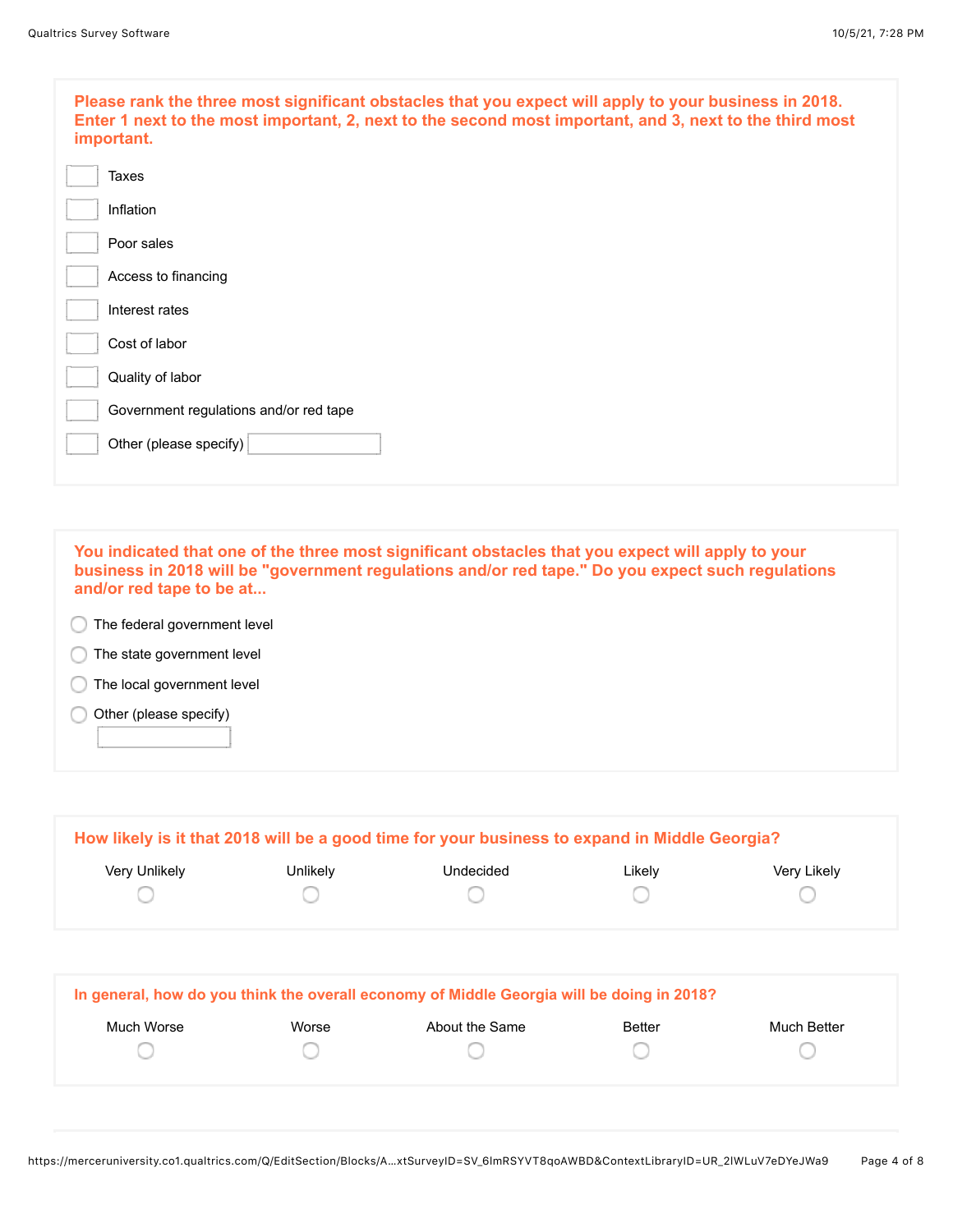**Approximately, how many employees do you currently have, full and part-time, in the Middle Georgia area?**

|                       |           | During 2017, how easy was it for your company to fill vacancies in Middle Georgia? |      |           |
|-----------------------|-----------|------------------------------------------------------------------------------------|------|-----------|
| <b>Very Difficult</b> | Difficult | Neutral                                                                            | Easy | Very Easy |
|                       |           |                                                                                    |      |           |
|                       |           |                                                                                    |      |           |

**What was the main obstacle that you faced during 2017 when attempting to fill vacancies in Middle Georgia?**

**If you plan to hire new employees in Middle Georgia during 2018, will they mostly be...**

| Part Time | Full Time | We do not plan to hire new employees |
|-----------|-----------|--------------------------------------|
|           |           |                                      |

| What particular labor skill sets would you be looking for in potential employees during 2018? |
|-----------------------------------------------------------------------------------------------|
|                                                                                               |
| Sales and customer representatives                                                            |
| Cashiers and clerks                                                                           |
| Office and administration support                                                             |
| Laborers and freight/stock/material movers                                                    |
| Construction workers and supervisors                                                          |
| Agricultural workers                                                                          |
| Machinists, welders, cutters, solderers and brazers                                           |
| Maintenance and repair workers                                                                |
| Industrial production managers                                                                |
| Marketing professionals                                                                       |
| Finance and accounting professionals                                                          |
| Lawyers and legal representatives                                                             |
|                                                                                               |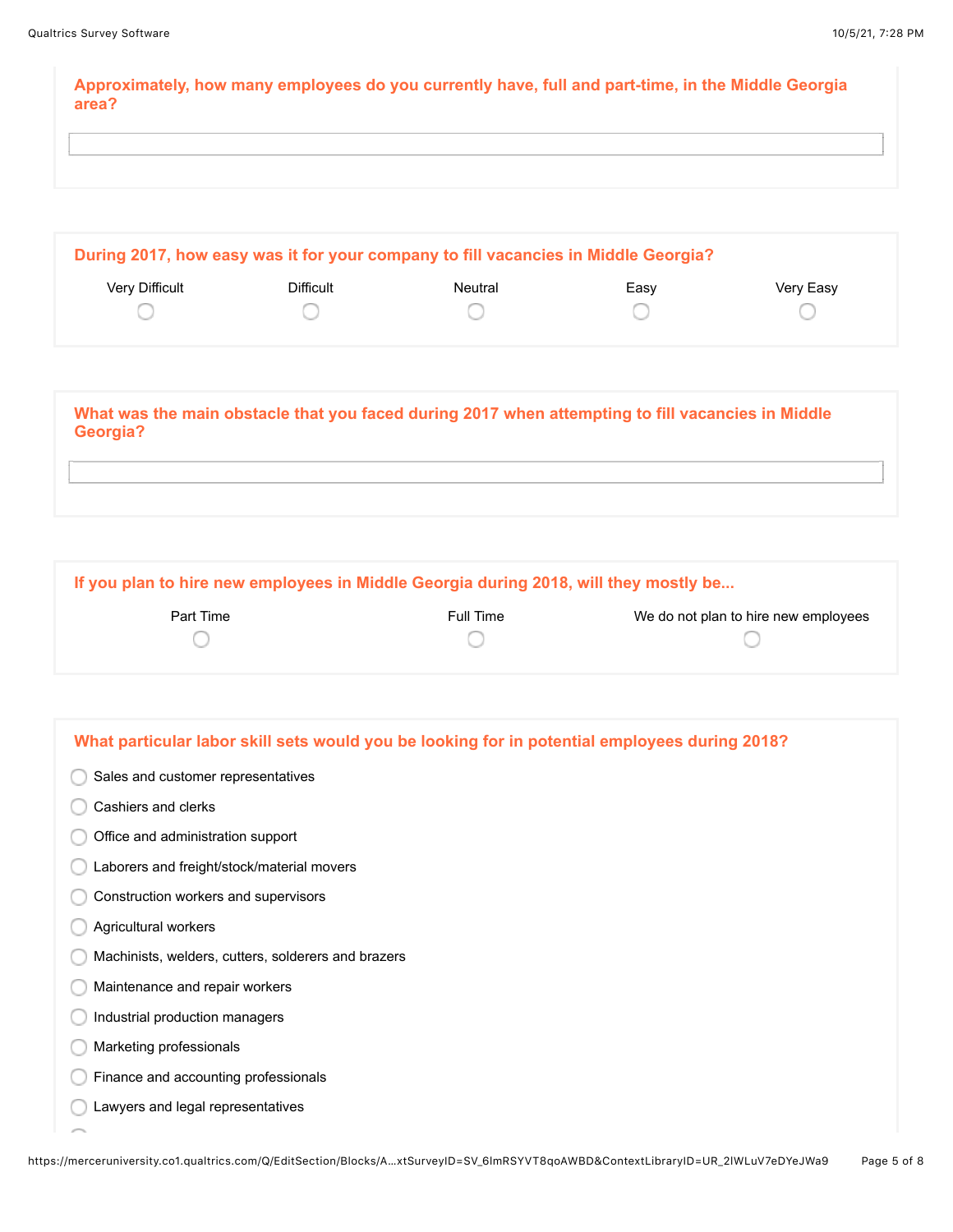U Healthcare practitioners

O Other (please specify)

| In which Middle Georgia county do you plan to hire new employees during 2018? Please check all that<br>apply. |
|---------------------------------------------------------------------------------------------------------------|
| <b>Baldwin County</b>                                                                                         |
| <b>Bibb County</b>                                                                                            |
| Jones County                                                                                                  |
| Monroe County                                                                                                 |
| Crawford County                                                                                               |
| Peach County                                                                                                  |
| <b>Twiggs County</b>                                                                                          |
| <b>Wilkinson County</b>                                                                                       |
| <b>Houston County</b>                                                                                         |
| Pulaski County                                                                                                |
| <b>Putnam County</b>                                                                                          |
|                                                                                                               |
|                                                                                                               |

**If you plan to REDUCE the number of employees in Middle Georgia during 2018, will those affected mostly be...**

| Part Time | Full Time | We do not plan to reduce the number of<br>employees |
|-----------|-----------|-----------------------------------------------------|
|           |           |                                                     |

| In which Middle Georgia county do you plan to REDUCE the number of employees during 2018? Please<br>check all that apply. |  |
|---------------------------------------------------------------------------------------------------------------------------|--|
| <b>Baldwin County</b>                                                                                                     |  |
| <b>Bibb County</b>                                                                                                        |  |
| Jones County                                                                                                              |  |
| Monroe County                                                                                                             |  |
| Crawford County                                                                                                           |  |
| Peach County                                                                                                              |  |
| <b>Twiggs County</b>                                                                                                      |  |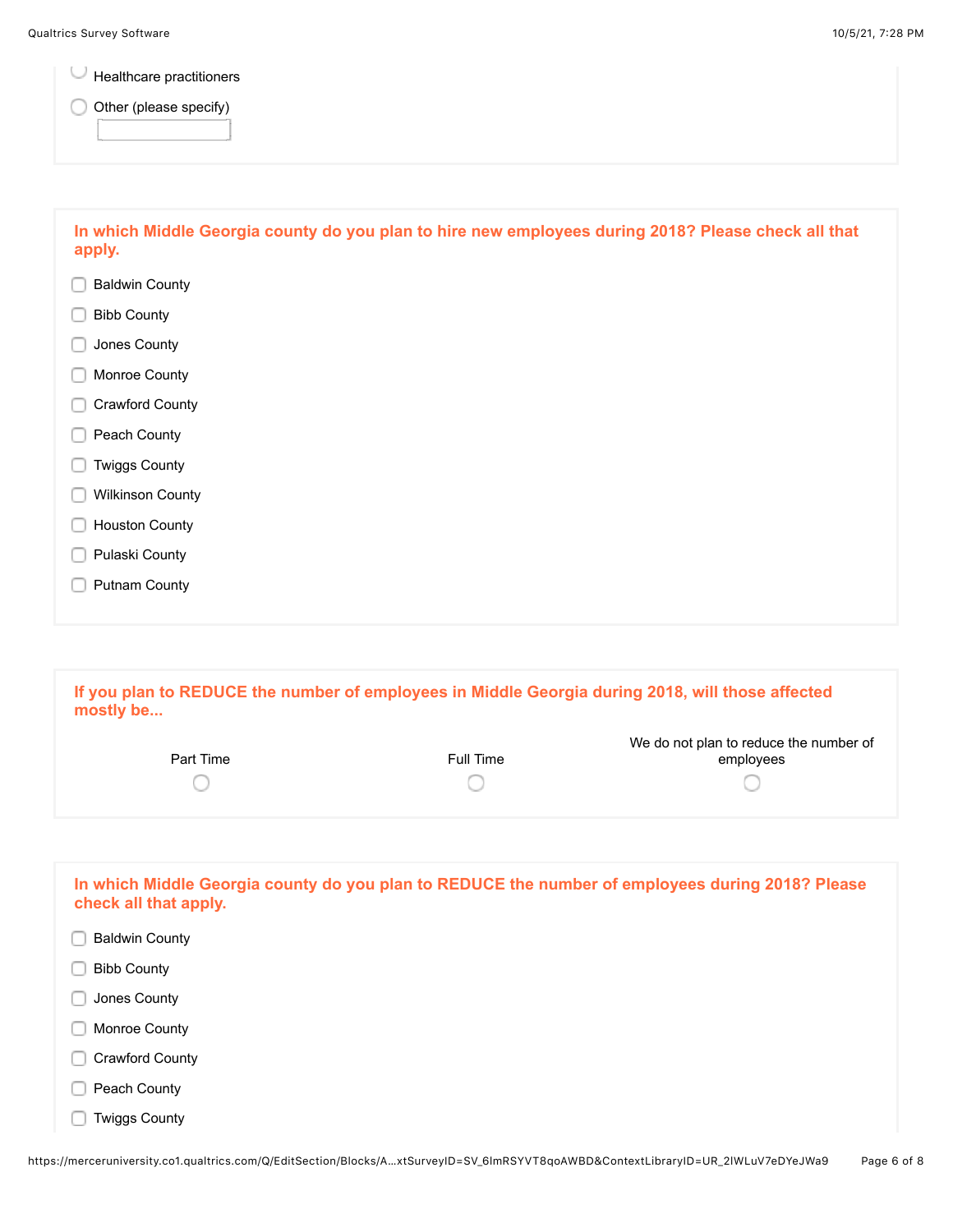|  |  | <b>Wilkinson County</b> |  |
|--|--|-------------------------|--|
|--|--|-------------------------|--|

- **Houston County**
- **Pulaski County**
- **Putnam County**

| Do you own this business? |    |  |
|---------------------------|----|--|
| Yes                       | No |  |
|                           |    |  |

| Is your company headquartered in Middle Georgia? |     |
|--------------------------------------------------|-----|
| Yes                                              | No. |
|                                                  |     |

| In which Middle Georgia county is your principal office located? |
|------------------------------------------------------------------|
| <b>Baldwin County</b>                                            |
| <b>Bibb County</b>                                               |
| Jones County                                                     |
| Monroe County                                                    |
| <b>Crawford County</b>                                           |
| Peach County                                                     |
| <b>Twiggs County</b>                                             |
| <b>Wilkinson County</b>                                          |
| <b>Houston County</b>                                            |
| Pulaski County                                                   |
| <b>Putnam County</b>                                             |
|                                                                  |

## **Please classify your major business activity, using one of the categories below:**

Agriculture, forestry, fishing and hunting

Í

Mining, quarrying, and oil and gas extraction